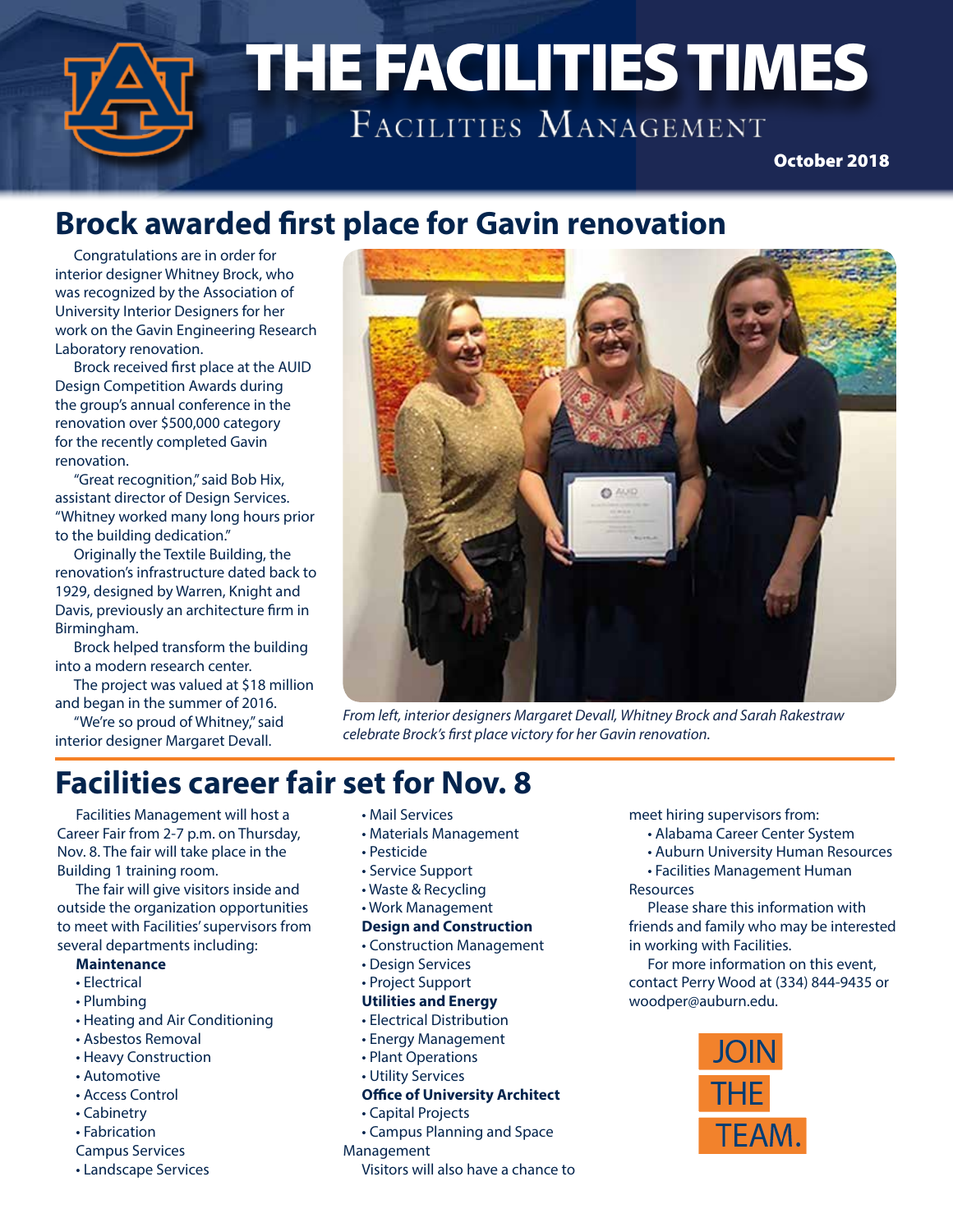# **October News Briefs**

# **BLOOD DRIVE**

### AT FACILITIES, BLDG. 6 **NOVEMBER 7, 2018** 9:00 AM TIL 3:00 PM

\*\* All donors will receive a recognition item and a free cholesterol screening. Donors must be 16 or older, weigh at least 110 pounds, and show photo I.D. 16-year-olds require written parental permission.



Waste Reduction and Recycling will hold a document shredding day Tuesday, Nov. 6, from 8:30-11:30 a.m. at the loading dock of Facilities Management Building 8.



The deadline to return pledge cards for the annual Lee County United Way Campaign is Nov. 16.

## **November employee recognitions**

A total 38 Tiger Tickets and 55 Certificates of Appreciation were presented for the final month of the programs' operation.

Receiving **Tiger Tickets** were: Jason Amling, Forrest Bearden, Ted Bryant, Junior Decker, William Dempster, Ellen Doyle, Rocio Evans, Matthew Geer, Martha Gentry, Richard Guether, Laurie Hanson, Judy Hazelrigs, Joan Hicken, Nickey Jackson, Robert Jones, Doug Kennedy, Eric Kennedy, James Kerr, Vanessa Kleypas, Lisa Martin,

Michial McCormick, Gabriel McKenzie, Marcus Moore, David Morgan, Christopher Pruitt (Customer Service), Christopher Pruitt (Teamwork), Sarah Rakestraw, Denise Roebuck, Anthony Smith, Stephen Stroud, Lori Surfield, Justin Sutton (Leadership Excellence), Justin Sutton (Teamwork), Nolan "Ty" Torbert, John Vollor, Karen Whitehead, Edwin Wood and Jason Yeomans.

Receiving **Certificates of Appreciation** were:

Jason Amling, Forrest Bearden, Jonathan Brown, Marcell Burns (Customer Service), Marcell Burns (Safety), Terry Carter, Charlie Chappell, Ronald Daniel, Junior Decker, Emory

Dillard, Jerry Dowdell, Anthony Driver, Brittany Foster, Edward Galik,

Deandre Gilmore, William Goggans, Forrest Hall, Amanda Harris, Alexander Hedgepath, Travis Herrmann, Michael Hood, Jecorius Johnson, Steven "Beaver" Johnston, Robert Jones (Customer Service), Robert Jones (Safety),

Daniel Keeble, Eric Kennedy, Cedric Ligon, Gabriel McKenzie, Eric Moon (Customer Service), Eric Moon (Safety), Marcus Moore, David Morgan, Jenna Morgan, Mason Morgan, Robert Overstreet (Customer Service), Robert Overstreet (Safety), Mark Pierce, Aaron Pittman (Customer Service), Aaron Pittman (Safety), Christopher Pruitt, Bruce Reid, Denise Roebuck, Jonathan Sandlin, Dalton Sconyers,

Stephen Stroud (Customer Service), Stephen Stroud (Safety), James Thomas (Safety), James Thomas (Support Excellence), Willie Thomas (Customer Service), Willie Thomas (Safety), John Vollor (Customer Service), John Vollor (Safety), Edwin Wood (Customer Service) and Edwin Wood (Safety).

Congratulations to those receiving the awards, and thank you for your dedication to Facilities Management!

### **Pumpkin drop a success**



*Pumpkins sit prepared to be crushed and splattered for the second Great Pumpkin Drop held by Facilities Safety Management. The event is used to showcase, to dramatic effect, the difference in wearing a safety helmet at a job site and not wearing one. Photos continued on next page.*

**Editorial and Writing Staff** Martha Gentry '98 Trey Wood '07

**Photography** Samantha Sieren Trey Wood



AUBURN UNIVERSITY FACILITIES MANAGEMENT

**Submit Feedback to Trey Wood at woodcas@auburn.edu**

**Please remember to recycle this newsletter.**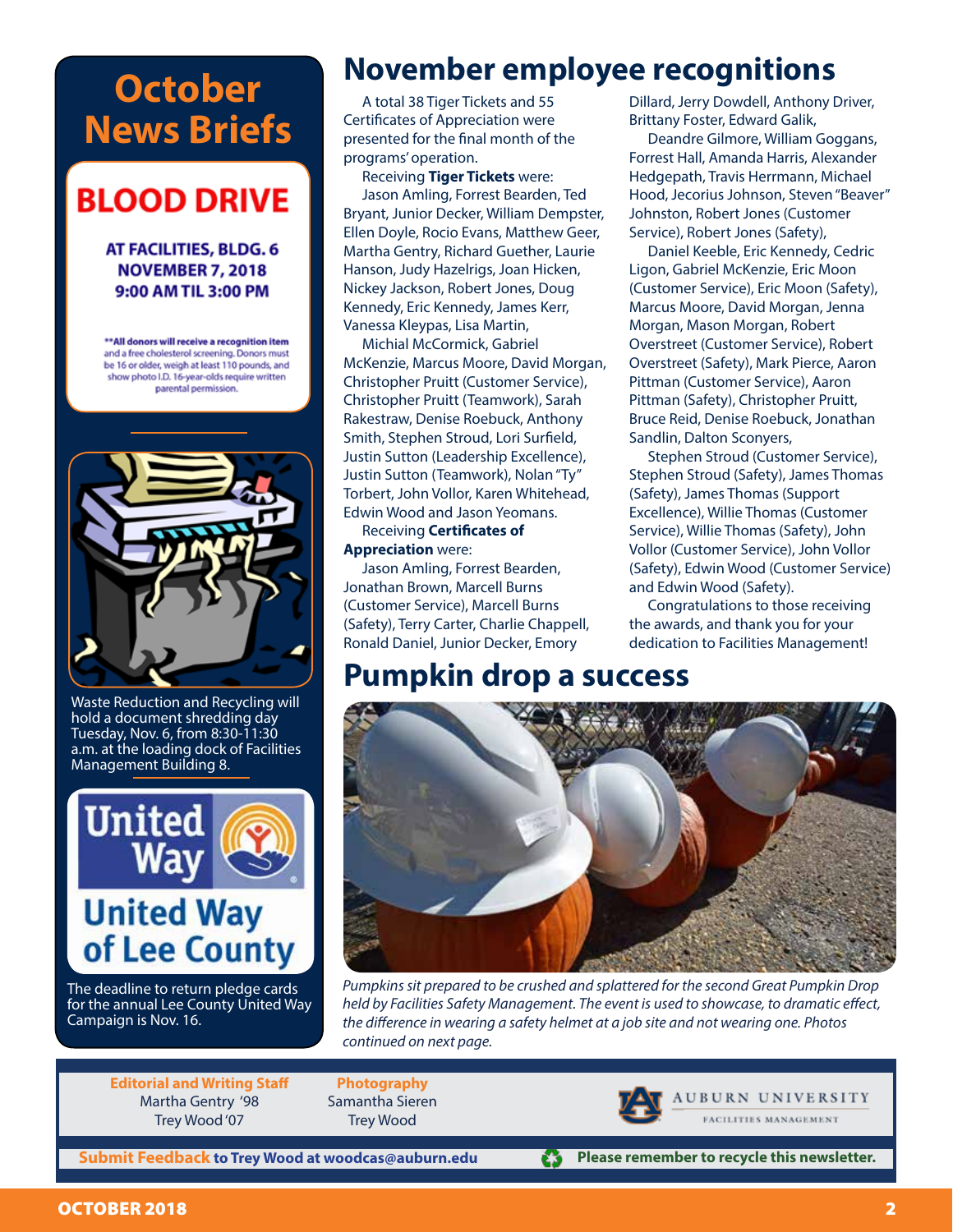